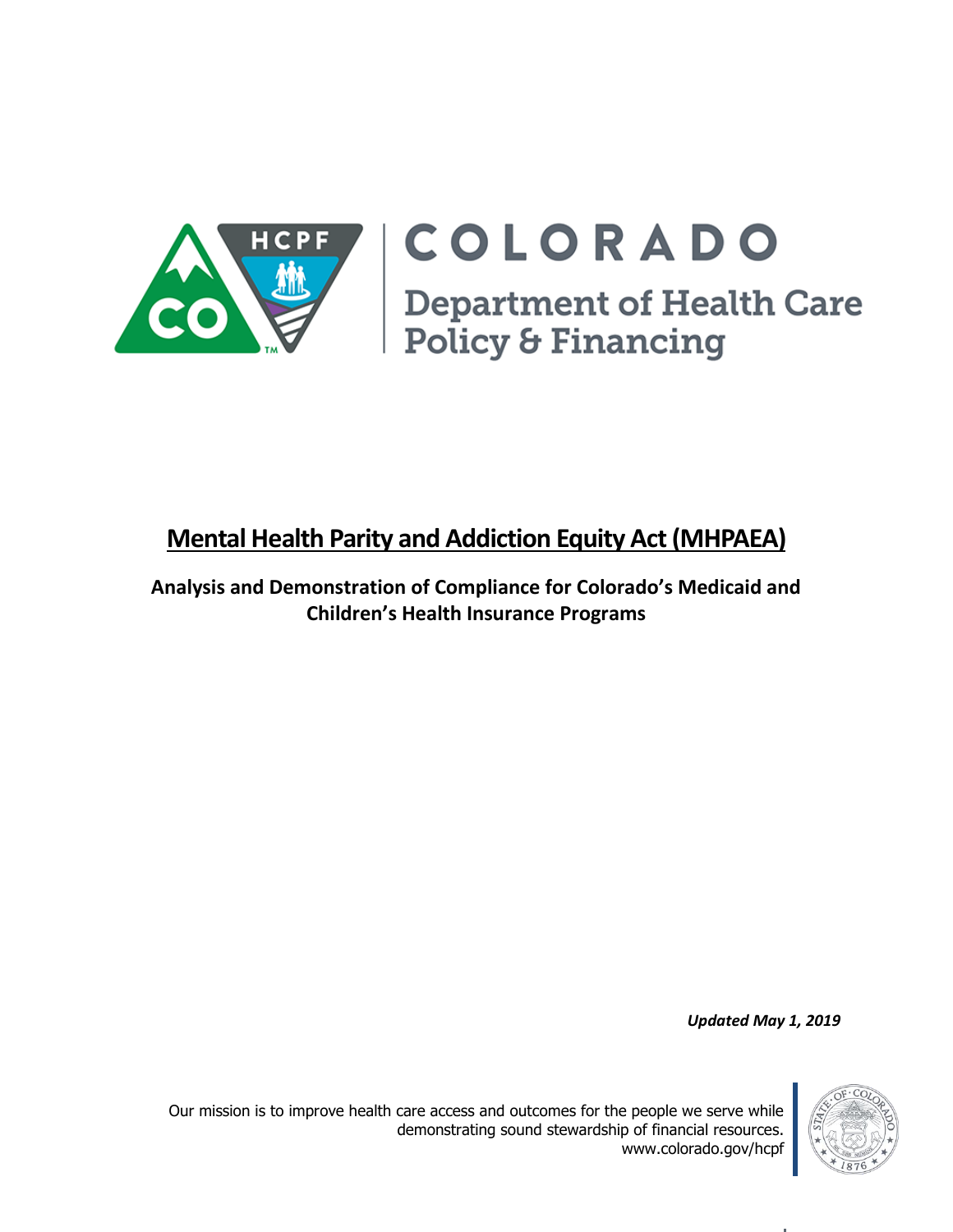### **Introduction**

This report summarizes the Colorado Department of Health Care Policy & Financing's (Department's) analysis of Health First Colorado's (Colorado's Medicaid Program) compliance with the Mental Health Parity and Addiction Equity Act of 2008 (MHPAEA). MHPAEA requires that Health First Colorado members are offered behavioral health benefits equal to their Medical/Surgical benefits.

MHPAEA applies to members covered by Medicaid Managed Care Organizations (MCOs), the Alternative Benefit Plan (ABP), and Children's Health Insurance Program (CHIP). While this rule applies to members being served through a Medicaid MCO, approximately 132,000 members in the state of Colorado, the state wants to ensure all Medicaid members have similar access to behavioral health and physical health benefits.

# Analytical Components

The final rule requires the state to ensure compliance with three general areas: aggregate lifetime and annual dollar limits (AL/ADLs), financial requirements (FRs) and quantitative treatment limitations (QTLs), and non-quantitative treatment limitations (NQTLs). States were asked to look at their benefit and utilization management practices and policies to ensure compliance with the following general requirements:

- AL/ADLs are not applied to mental health and substance use disorder (MH/SUD) benefits unless a limit is applied to at least one-third of Medical/Surgical benefits.
- FRs and QTLs applied to a classification of MH/SUD benefits, may not be more restrictive than the financial requirements and quantitative treatment limits applied to Medical/Surgical benefits in the same classification.
- Any processes, strategies, evidentiary standards, or other factors used to apply NQTLs to MH/SUD benefits in a classification are comparable to and applied no more stringently than the processes, strategies, evidentiary standards, or other factors used to apply NQTLs to Medical/Surgical benefits.

# Determination

The state of Colorado determined that the robust mental health and substance use disorder benefits offered by the state's Medicaid program and CHIP satisfy the requirements of MHPAEA as detailed in the final rule issued by the Centers for Medicare & Medicaid Services in 42 CFR Parts 438, 440, 456, and 457. The analysis was conducted by gathering benefit information from the state's MCOs, Regional Accountable Entities (RAEs), and CHIP, as well as an analysis of the ABP.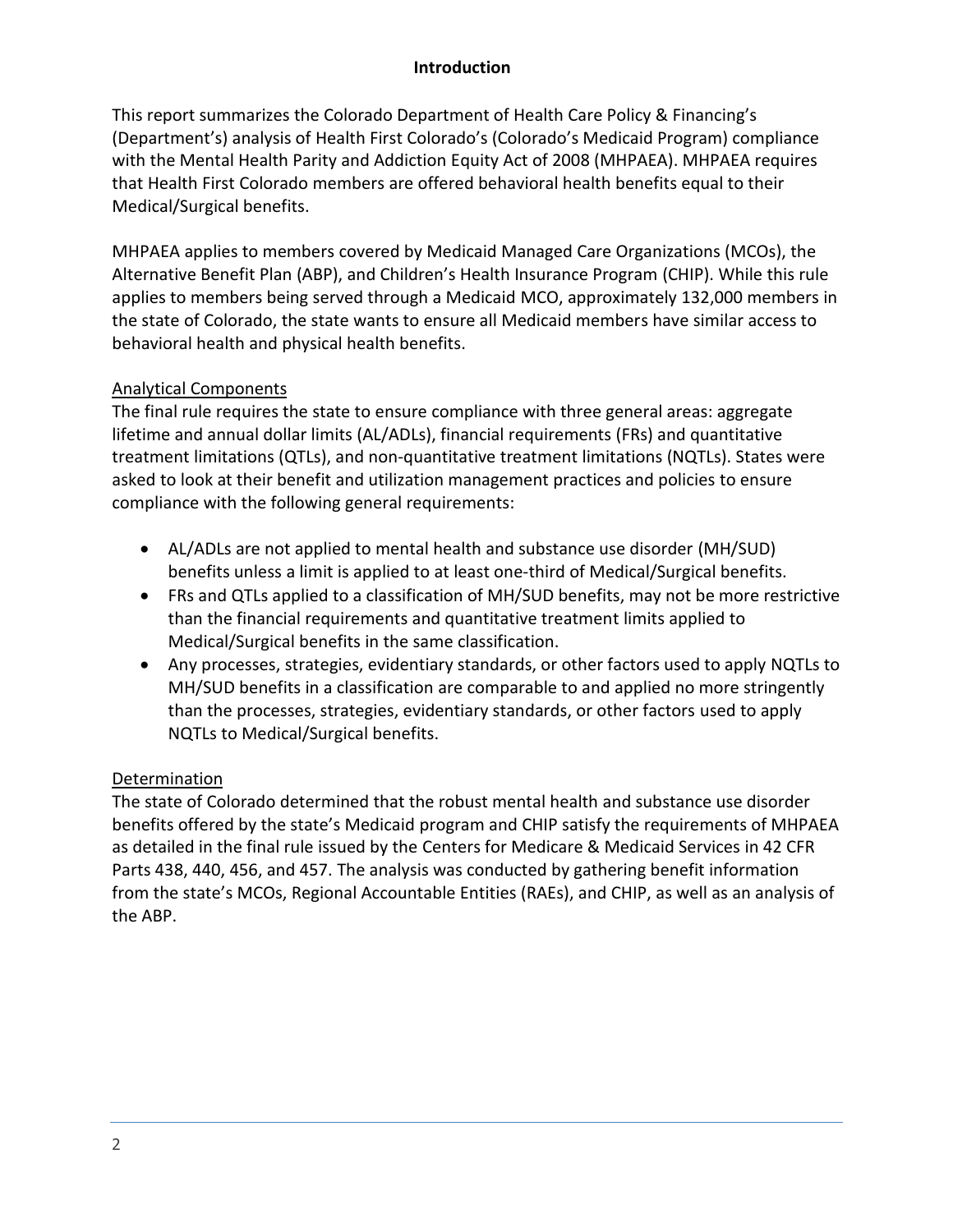#### **Overview of Colorado's Medicaid System**

The Accountable Care Collaborative (ACC) is the Department's primary delivery system for Health First Colorado members. Within each of the state's seven regions, a single Regional Accountable Entity (RAE) is responsible for coordinating both physical and behavioral health (defined as mental health and substance use disorder) for members. These are the duties previously contracted by Regional Care Collaborative Organizations (RCCOs) and Behavioral Health Organizations (BHOs).

All full-benefit Health First Colorado members (excluding members enrolled in Program for All-Inclusive Care for the Elderly [PACE]) are enrolled in the ACC and assigned to one of the seven RAEs. The RAEs are responsible for administering Health First Colorado's capitated behavioral health benefit, which includes paying claims under the capitated behavioral health benefit and authorizing behavioral health services. Physical health services are paid fee for service by the Department's fiscal agent.

Two of the RAEs also operate physical health Managed Care Organizations (MCOs) for a portion of their members. There are approximately 132,000 members enrolled in these capitated MCOs which provide services in Denver County and six counties in the western part of the state. Members enrolled in these MCOs are also covered by the capitated behavioral health benefit.

The Department uses the State Plan to describe the services available through Medicaid and CHIP, referred to as Child Health Plan *Plus* (CHP+), programs in Colorado. Anytime a change is made to the State Plan, the Department files a State Plan Amendment (SPA) with the Center for Medicaid & Medicare Services (CMS). Any services offered outside of the State Plan must be approved through a federal waiver program, which gives the state the ability to offer additional services through alternative payment methodologies. The ACC and the capitated behavioral health benefit are authorized through a 1915(b) waiver.

Colorado chose to expand Medicaid in 2014 under the Patient Protection and Affordable Care Act through an Alternative Benefit Plan (ABP). The ABP offers the same benefits package as the State Plan. As the Department treats the ABP as an aid category, members receive their services through the ACC.

Medicaid members who require specialized care beyond what is authorized in the State Plan may qualify for a Home and Community Based Services (HCBS) waiver. Each waiver has unique services, guidelines, and payment methodologies. These waivers are designed to help members stay in-home and community-based service settings. Members in a HCBS waiver may also be in a managed care plan.

As none of Colorado's Medicaid MCOs are fully comprehensive (offering both MH/SUD and Medical/Surgical benefits), the Department conducted the analysis using data provided by the MCOs and RAEs.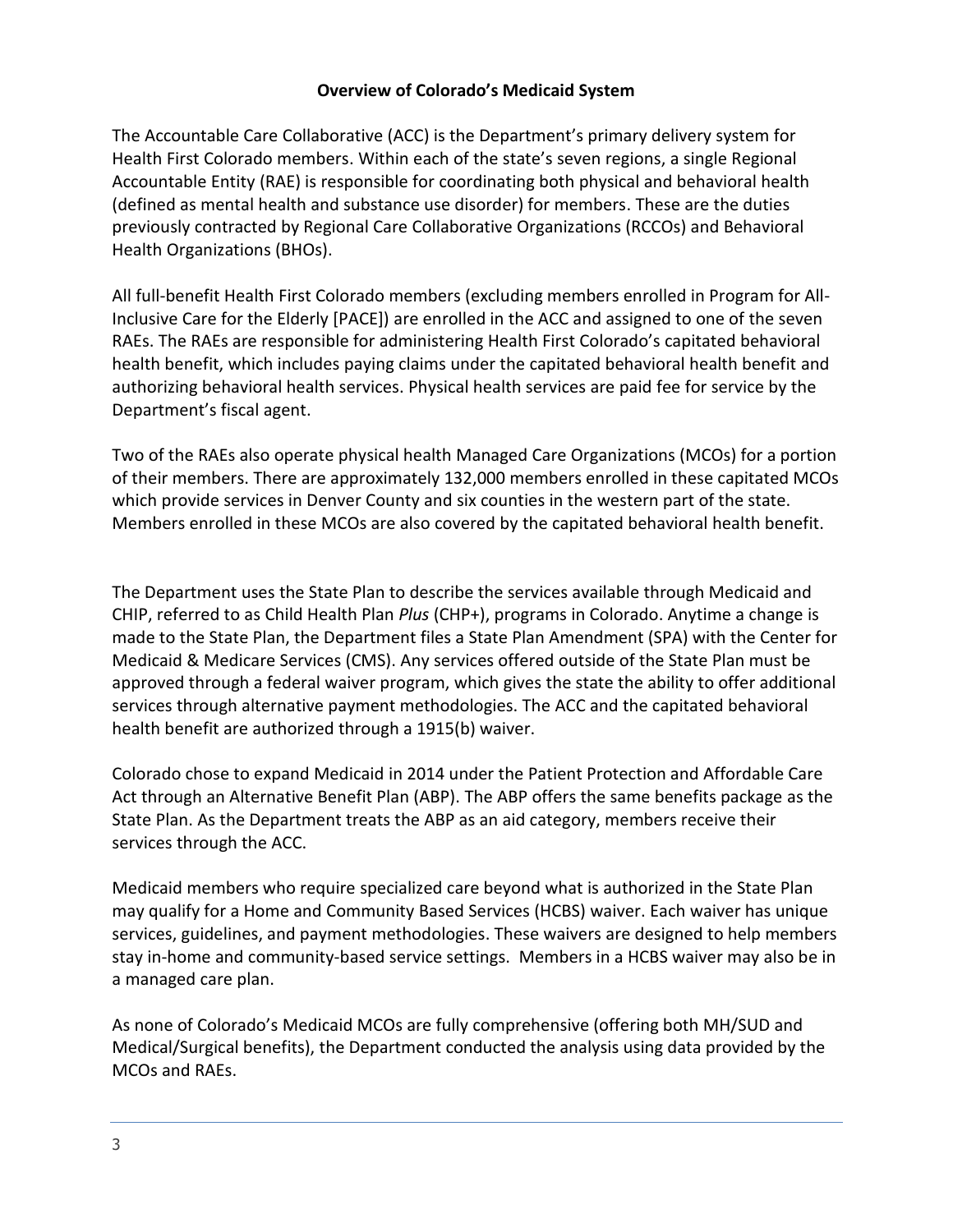# **Defining Mental Health and Substance Use Disorder (MH/SUD) Benefits**

The Department uses standard definitions to define the behavioral health and Medical/Surgical benefits, which is reflected in the Colorado rules and regulations:

- Behavioral health benefit: A benefit specifically designed to treat a mental health or substance use disorder condition.
- Medical/Surgical benefit: a benefit specifically designed to treat a medical condition.

### **Defining Classifications and Mapping Benefits to Classifications**

In completing the Medicaid MHPAEA analysis, the Department examined the full array of Medicaid services offered to members and mapped the benefits to each classification in the chart below. Benefits are broken into two categories: MH/SUD and Medical/Surgical.

| <b>Benefit Category</b> | <b>MH/SUD</b>                    | <b>Medical/Surgical</b>          |
|-------------------------|----------------------------------|----------------------------------|
| Inpatient               | Covered by a RAE (MH only)       | Covered by an MCO or through FFS |
| Outpatient              | Covered by a RAE                 | Covered by an MCO or through FFS |
| Emergency               | Covered by a RAE                 | Covered by an MCO or through FFS |
| Pharmacy                | Covered by an MCO or through FFS | Covered by an MCO or through FFS |

RAEs cover inpatient and outpatient behavioral health services for the State Plan and MCO enrollees. As members are mandatorily assigned to a RAE, they cannot opt out of receiving behavioral health services through their RAE.

#### **Long-Term Services & Supports and HCBS Waivers**

Long-term services and supports (LTSS) in Colorado are managed by State Administrators who work with local entities to coordinate services for people with disabilities, older adults, and other Coloradans with complex and acute health care needs through HCBS waiver services. The Department determined all HCBS waiver services fall into the Medical/Surgical category of benefits. The scope and duration of these services are described in service plans developed by Case Managers who are familiar with the individuals receiving services, their families, and care needs.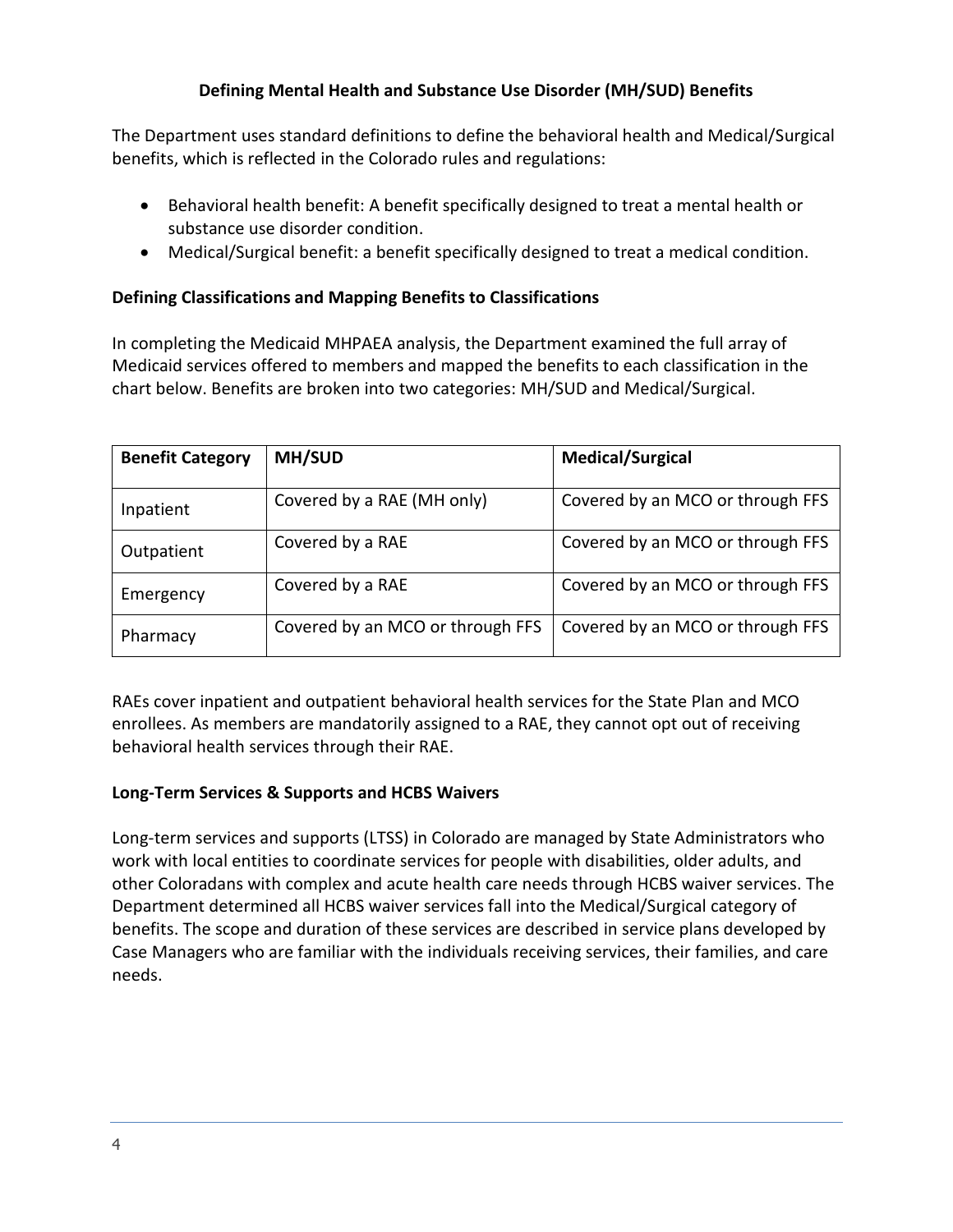# **Analysis of Financial Requirements, Quantitative Treatment Limitations, and Aggregate Lifetime and Annual Dollar Limits**

The capitated behavioral health benefit does not utilize any Financial Requirements (FRs), Quantitative Treatment Limitations (QTLs), or Aggregate Lifetime or Annual Dollar Limits (AL/ADLs). Therefore, the Department is compliant with MHPAEA requirements put forth in 42 CFR 438 Subpart K.

Through CMS guidance, ABP benefits must be parity compliant regardless of whether the benefits are administered through FFS or managed care. As the ABP mirrors the State Plan benefit, the Department has determined the ABP compliant with MHPAEA.

# **Identifying and Analyzing Medicaid Non-Quantitative Treatment Limitations**

A requirement of this analysis per 42 CFR 438.910(d) requires a review of Non-Quantitative Treatment Limitations (NQTLs) to ensure the processes, strategies, and evidentiary standards used for applying NQTLs to MH/SUD benefits are no more stringent than the processes, strategies, and evidentiary standards used to apply NQTLs for Medical/Surgical benefits.

Through the final MHPAEA rule, CMS guidance, and technical assistance provided to the state, the Department identified and analyzed five NQTLs across the MH/SUD and Medical/Surgical benefits: Prior Authorization, Concurrent Review, Retrospective Review, Network Provider Admission, and Establishing Charges. Each of these areas was broken down by each of the four benefit categories (inpatient, outpatient, emergency, pharmacy) and questions were asked regarding the processes, strategies, and evidentiary standards used for each benefit category.

The Department's analysis concludes that NQTLs applied to the behavioral health benefit are comparable and applied no more stringently than NQTLs applied to the Medical/Surgical benefit; thus, the Department is compliant with MHPAEA requirements put forth in 42 CFR 438 Subpart K. Please refer to Appendix A of this document for the analysis of each NQTL.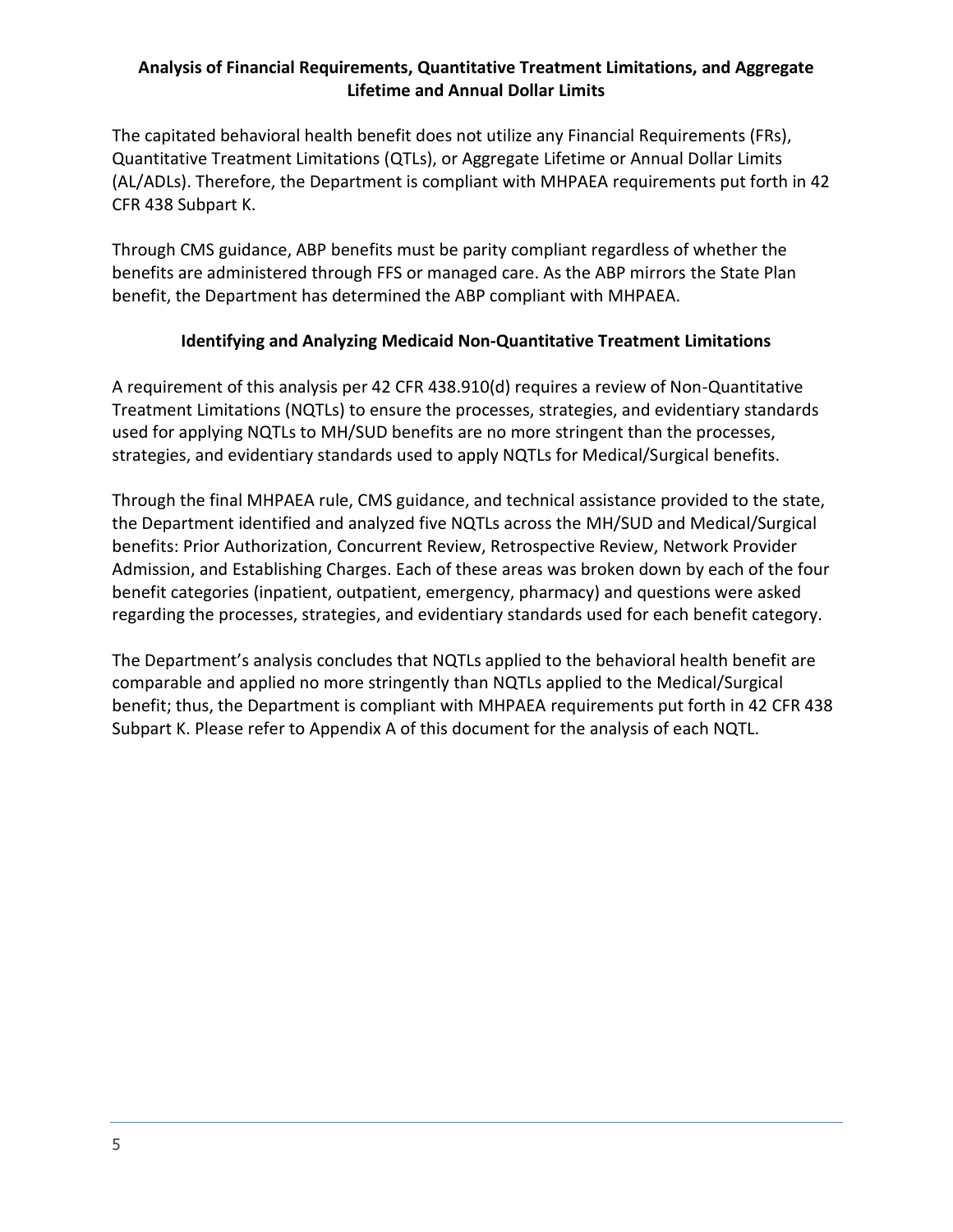# **Children's Health Insurance Program (CHIP) Compliance Documentation**

Colorado's CHIP MCO plans are all fully comprehensive, offering both MH/SUD and Medical/Surgical benefits. As the plans are fully comprehensive, the plans were responsible for conducting their own parity analysis of their MH/SUD and Medical/Surgical benefits. Through the Department's review of the plans' analyses, the Department concurs all of Colorado's CHIP MCO plans are compliant with MHPAEA requirements put forth in 42 CFR 457 Subpart D.

# **Analysis of Financial Requirements, Quantitative Treatment Limitations, and Aggregate Lifetime and Annual Dollar Limits**

None of the CHIP plans utilize any Quantitative Treatment Limitations (QTLs) or Aggregate Lifetime or Annual Dollar Limits (AL/ADLs) for administering the behavioral health services benefit. Financial Requirements (FRs) are not applied more stringently to MH/SUD benefits than Medical/Surgical benefits. Copays for MH/SUD benefits are similar to Medical/Surgical benefit copays, and the annual out-of-pocket maximum applies to all services.

# **Identifying and Analyzing Non-Quantitative Treatment Limitations**

This analysis, per 42 CFR 457.469(d), requires a review of Non-Quantitative Treatment Limitations (NQTLs) to ensure the processes, strategies, and evidentiary standards used for applying NQTLs to MH/SUD benefits are no more stringent than the processes, strategies, and evidentiary standards used to apply NQTLs for Medical/Surgical benefits.

Through the final MHPAEA rule, CMS guidance, and technical assistance provided to the State, the CHIP plans analyzed six NQTLs across the MH/SUD and Medical/Surgical benefits. Each of these areas was broken down by each of the four benefit categories (inpatient, outpatient, emergency, pharmacy) and questions were asked regarding the processes, strategies, and evidentiary standards used for each benefit category.

The Department's review of the CHIP plans' analyses confirms NQTLs applied to the behavioral health benefit are comparable and applied no more stringently than NQTLs applied to the Medical/Surgical MCO benefit; thus, the Department is compliant with MHPAEA requirements put forth in 42 CFR 457 Subpart D. Please refer to Appendix B of this document for the analysis of each CHIP NQTL.

# **Compliant Documentation Requirement**

As Colorado's CHIP program is a separate program from Medicaid, the Department is required to submit a CHIP SPA to demonstrate MHPAEA compliance by June 30, 2019.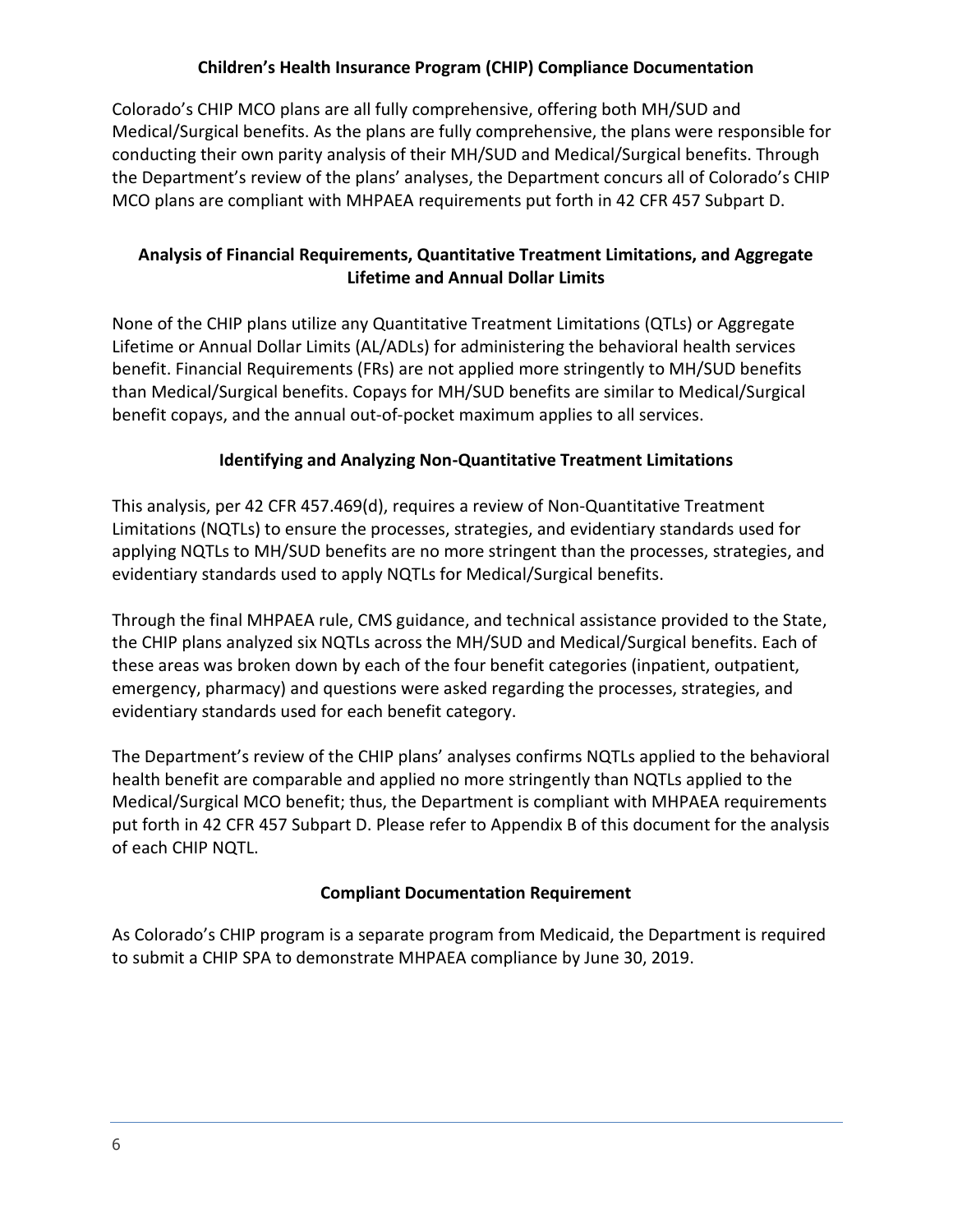# **Appendix A Medicaid NQTL Analysis**

#### **Prior Authorization**

*Prior Authorization is a requirement that a provider must submit a request before performing a service and may only render it after receiving approval.*

#### **Inpatient**

The Prior Authorization NQTL is applied no more stringently to MH/SUD benefits than it is to Medical/Surgical benefits in the Inpatient benefit category. All Managed Care Entities (MCEs), which includes the RAEs and the MCOs, allow three (3) days for a prior authorization request to be determined, and have substantially similar rationale for prior authorizing inpatient services: monitor overutilization, manage high-cost services, and to determine the appropriate level of care. All benefits are subject to some form of guidelines to determine whether to prior authorize MH/SUD and Medical/Surgical services, either through internal guidelines or a clinical decision support product. MH/SUD services are prior authorized due to the Federal Institute for Mental Disease (IMD) exclusion and contractual requirements to not provide certain MH/SUD services under the capitated behavioral health benefit.

The prior authorization policies are the same for in-network and out-of-network providers for both benefit categories. Providers are also notified of any changes that may occur to prior authorization policies.

#### **Outpatient**

The Prior Authorization NQTL is applied no more stringently to MH/SUD benefits than it is to Medical/Surgical benefits in the Outpatient benefit category. For example, not all outpatient MH/SUD and Medical/Surgical benefits are required to be prior authorized, and there are exceptions to prior authorization requirements in both benefit categories. MH/SUD and Medical/Surgical benefits are all prior authorized by the direct treatment provider within the fourteen (14) days allowed for a prior authorization request to be determined. All MH/SUD and Medical/Surgical benefits that are prior authorized are done so under the same rationale: monitor overutilization, manage high-cost services, and to determine the appropriate level of care. The prior authorization policies are the same for in-network and out-of-network providers for both benefit categories. Providers are also notified of any changes that may occur to prior authorization policies.

#### **Emergency**

Emergency MH/SUD and Medical/Surgical services are not prior authorized; therefore, the stringency test does not apply to this section.

#### **Pharmacy**

Per the Department's capitated behavioral health benefit, the RAEs do not pay for behavioral health pharmacy services, which are provided through FFS. The MCOs have a pharmacy benefit that covers both MH/SUD and Medical/Surgical needs and the MCOs affirm that this benefit is administered in a manner that is complaint with MHPAEA.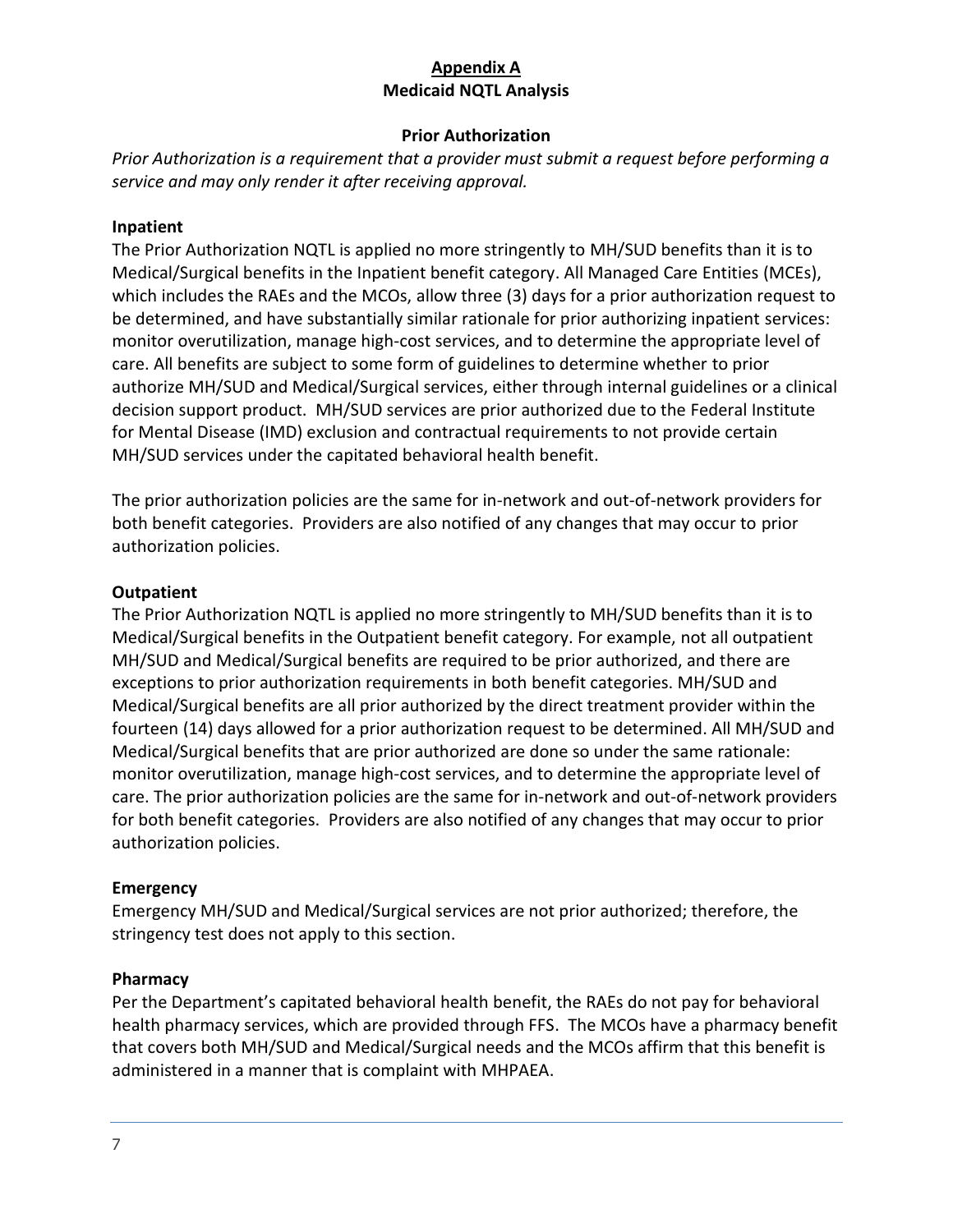#### **Concurrent Review**

*Concurrent Review is a requirement that services be periodically reviewed as they are being provided in order to continue the authorization for the service.*

#### **Inpatient**

The Concurrent Review NQTL is applied no more stringently to MH/SUD benefits than it is to Medical/Surgical benefits in the Inpatient benefit category. For example, MH/SUD and Medical/Surgical services have similar frequencies for when concurrent reviews are performed. Concurrent reviews performed on MH/SUD services do not require a secondary assessment, which is required for certain Medical/Surgical services. MH/SUD and Medical/Surgical services are subject to concurrent reviews for similar rationale: to ensure the member is receiving the appropriate level of care and for fiscal management. MH/SUD and Medical/Surgical benefits are subject to some form of clinical guidelines to determine whether to concurrently review services, either through internal guidelines or a clinical decision support product. The concurrent review policies are the same for in-network and out-of-network providers for both benefit categories. Providers are also notified of any changes that may occur to concurrent review policies.

MH/SUD inpatient benefits are subject to concurrent reviews due to the fact that certain inpatient services are not covered under the capitated behavioral health benefit. Per 42 CFR 438.915(c), MHPAEA does not require a managed care entity to provide a MH/SUD benefit beyond what is contractually required. As the RAEs are not expected to pay for a service outside of their capitated behavioral health benefit under the ACC contractual requirements, this is an expected business practice and does not affect parity.

#### **Outpatient**

The Concurrent Review NQTL is applied no more stringently to MH/SUD benefits than it is to Medical/Surgical benefits in the Outpatient benefit category. For example, not all MH/SUD and Medical/Surgical benefits are subjected to concurrent reviews. MH/SUD and Medical/Surgical benefits have similar varying frequencies for when concurrent reviews are performed and determined. Concurrent reviews performed on MH/SUD services do not require a secondary assessment, which is required for certain Medical/Surgical services. MH/SUD and Medical/Surgical services are subject to concurrent reviews for similar rationale: to ensure the member is receiving the appropriate level of care and for fiscal management. MH/SUD and Medical/Surgical benefits are subject to some form of clinical guidelines to determine whether to concurrently review services, either through internal guidelines or a clinical decision support product. The concurrent review policies are the same for in-network and out-of-network providers for both benefit categories. Providers are also notified of any changes that may occur to concurrent review policies.

# **Emergency**

MH/SUD and Medical/Surgical emergency services are not concurrently reviewed. Therefore, this section is not applicable to this analysis.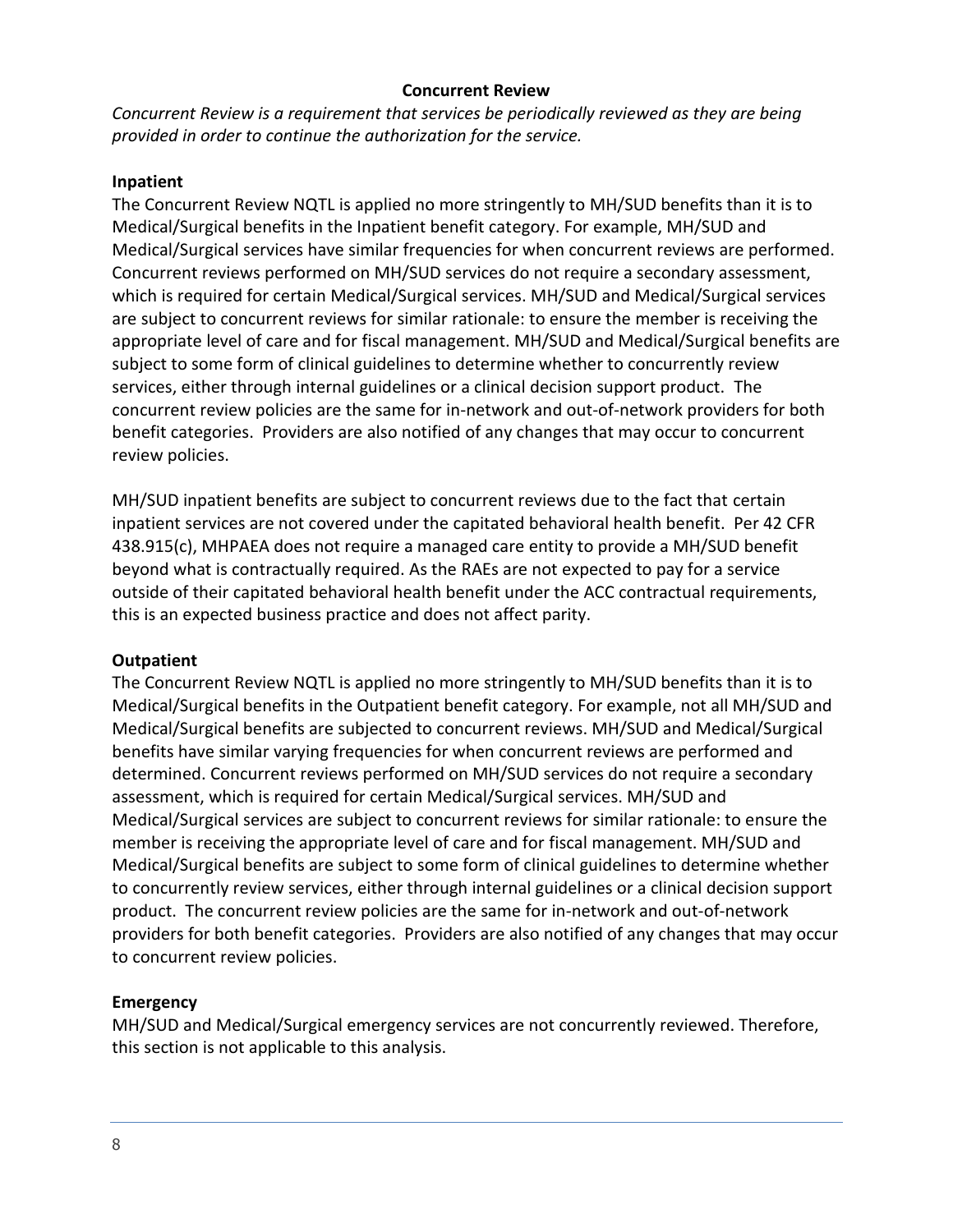#### **Pharmacy**

The MCOs have a pharmacy benefit that covers both MH/SUD and Medical/Surgical needs and the MCOs affirm that this benefit is administered in a manner that is complaint with MHPAEA.

#### **Retrospective Review**

*Retrospective Review is a protocol for approving a service after it has been delivered.*

#### **Inpatient**

The Retrospective Review NQTL is applied no more stringently to MH/SUD benefits than it is to Medical/Surgical benefits in the Inpatient benefit category. All MH/SUD and Medical/Surgical benefits administered through the MCEs have at least a thirty (30) day timeline for a retrospective review to be performed. Exceptions to retrospective reviews are applied to both benefit categories, and the rationale for performing retrospective reviews is substantially similar for both benefit categories, including medical necessity. Retrospective review policies are the same for in-network and out-of-network providers for both benefit categories. Providers are also notified of any changes that may occur to retrospective review policies. MH/SUD and Medical/Surgical benefits are subject to some form of clinical guidelines to determine whether to retrospectively review services, either through internal guidelines or a clinical decision support product.

#### **Outpatient**

The Retrospective Review NQTL is applied no more stringently to MH/SUD benefits than it is to Medical/Surgical benefits in the Outpatient benefit category. All MH/SUD and Medical/Surgical benefits administered through the MCOs have at least a thirty (30) day timeline for a retrospective review to be performed. Retrospective review policies are the same for innetwork and out-of-network providers for both benefit categories. Providers are also notified of any changes that may occur to retrospective review policies. All services are subject to retrospective reviews for medical necessity.

#### **Emergency**

The Retrospective Review NQTL is applied no more stringently to MH/SUD benefits than it is to Medical/Surgical benefits in the Emergency benefit category. Occasionally, retrospective reviews are performed on MH/SUD and Medical/Surgical emergency services to determine a member's eligibility, as managed care entities are not contractually required to pay for services for a member that is not in their network. This is an expected business practice and has no impact on the service rendered.

#### **Pharmacy**

The MCOs have a pharmacy benefit that covers both MH/SUD and Medical/Surgical needs and the MCOs affirm that this benefit is administered in a manner that is compliant with MHPAEA.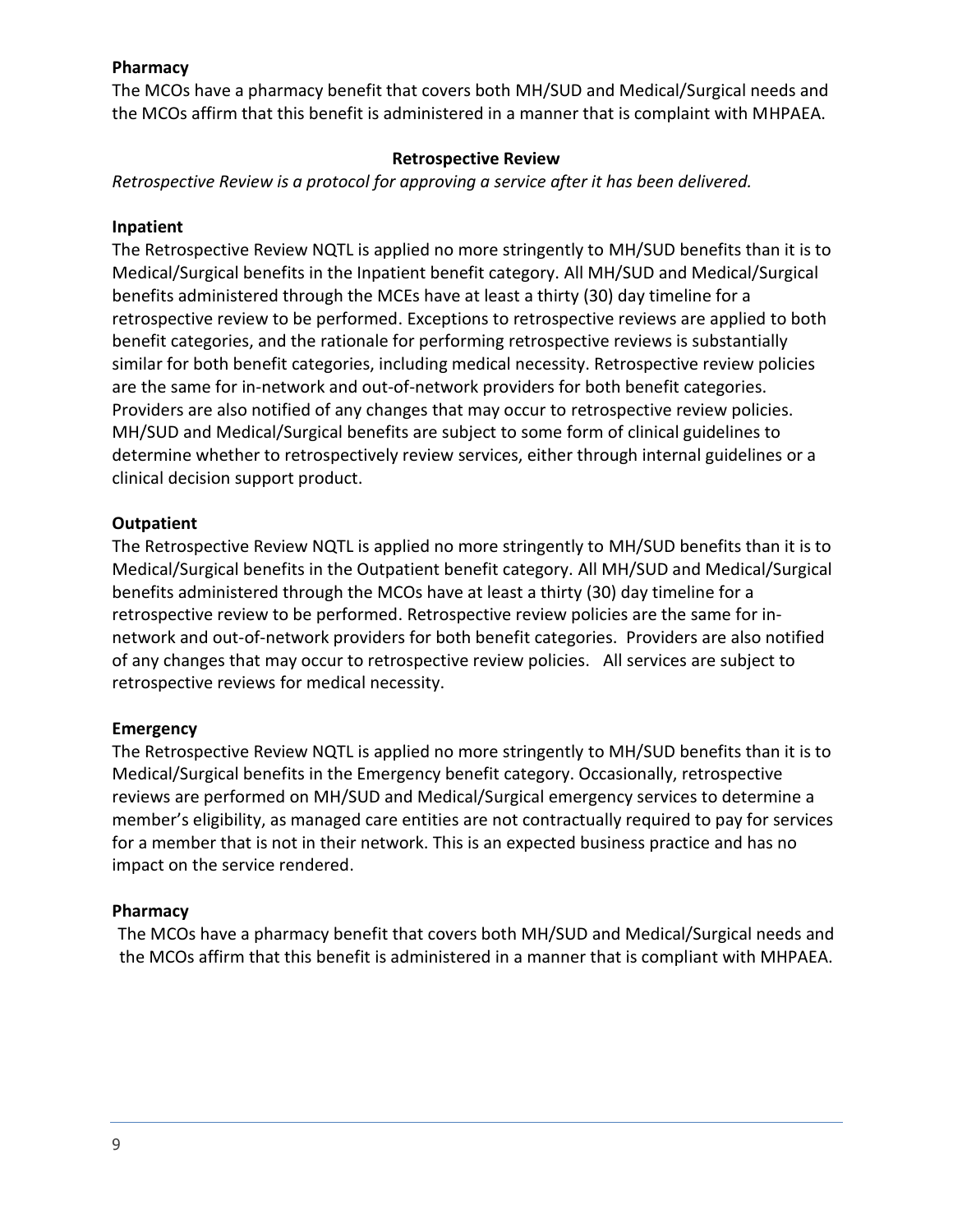#### **Network Provider Admission**

*Network Provider Admission is the process of accepting treatment providers into a health plan's network of care professionals.*

#### **Inpatient**

The Network Provider Admission NQTL is applied no more stringently to MH/SUD benefits than it is to Medical/Surgical benefits in the Inpatient benefit category. MH/SUD providers are not limited in participating in provider networks compared to their Medical/Surgical counterparts. For example, all plans have an internal credentialing committee that makes decisions on admitting providers into the network, and there are no exceptions to this process. All the MCEs in-network providers are afforded an appeals process. All providers are subject to National Committee for Quality Assurance (NCQA) guidelines for being admitted into networks, and all providers have their primary source data (licensure, certifications, liability insurance, etc.) verified prior to admission into the network. In addition, providers need to be approved through the Department's provider revalidation process to provide any inpatient MH/SUD or Medical/Surgical services.

#### **Outpatient**

The Network Provider Admission NQTL is applied no more stringently to MH/SUD benefits than it is to Medical/Surgical benefits in the Outpatient benefit category. All plans have an internal credentialing committee that makes decisions on admitting providers into the network. Some MH/SUD providers are exempted from credentialing committees to ensure behavioral health network adequacy. All in-network providers are afforded an appeal process. All providers are subject to National Committee for Quality Assurance (NCQA) guidelines for being admitted into networks, and all providers have their primary source data (licensure, certifications, liability insurance, etc.) verified prior to admission into the network. In addition, providers need to be approved through the Department's provider revalidation process to provide any outpatient MH/SUD or Medical/Surgical services.

#### **Emergency**

As the RAEs do not admit Emergency service providers into their provider networks per their contracts, the Network Provider Admission NQTL cannot be applied more stringently to MH/SUD benefits than it is to Medical/Surgical benefits in the Emergency benefit category. However, providers need to be approved through the Department's provider revalidation process to provide any Emergency MH/SUD or Medical/Surgical services.

#### **Pharmacy**

The MCOs have a pharmacy benefit that covers both MH/SUD and Medical/Surgical needs and the MCOs affirm that this benefit is administered in a manner that is complaint with MHPAEA.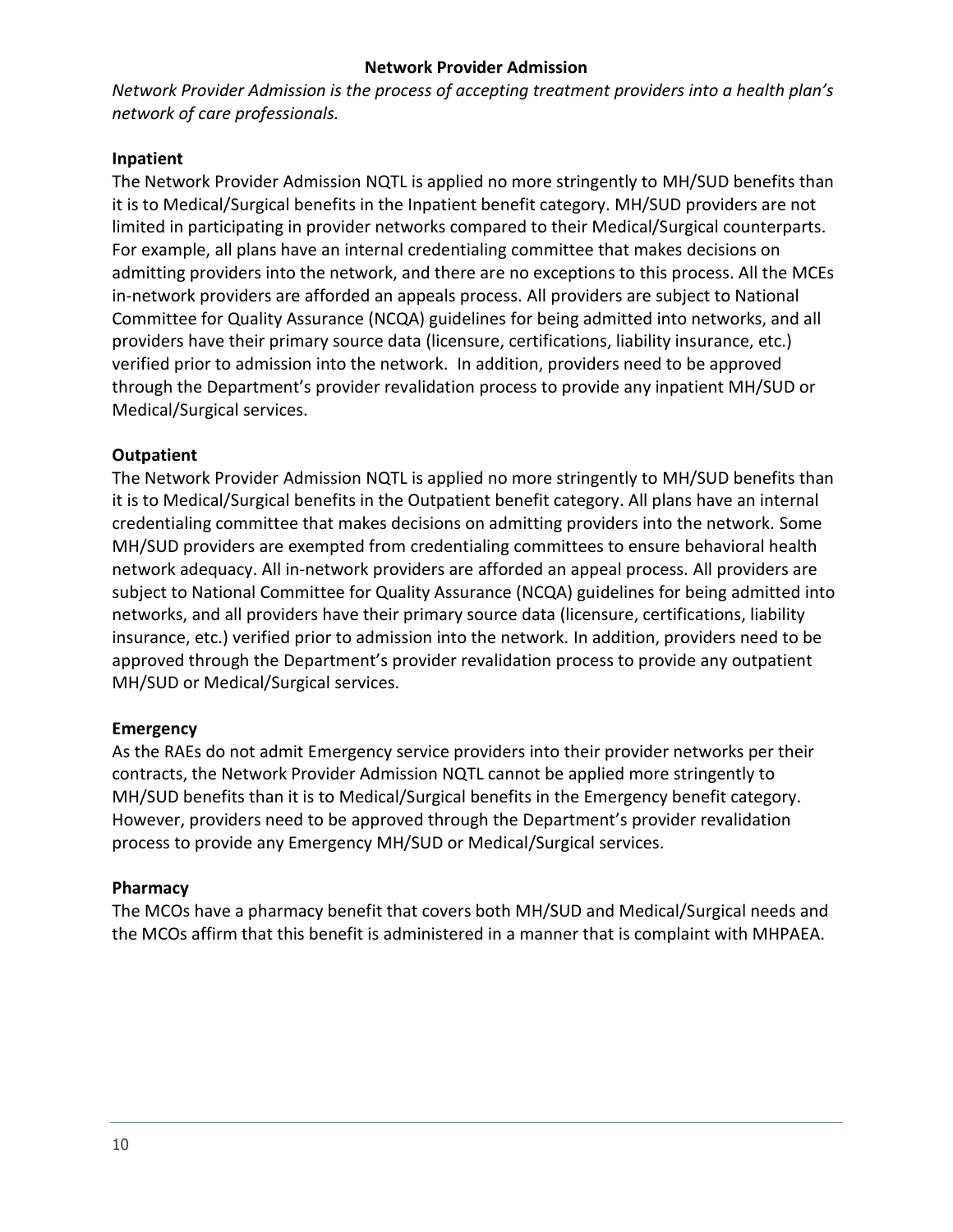#### **Establishing Charges**

*Establishing Charges are the methods used for determining usual, customary, and reasonable charges for services.*

#### **Inpatient**

The Establishing Charges NQTL is applied no more stringently to MH/SUD benefits than it is to Medical/Surgical benefits in the Inpatient benefit category. For example, all MCEs have an internal process for establishing charges for all MH/SUD and Medical/Surgical services, and charges are updated as needed. Market values and the Department's fee schedule are taken into account when establishing charges for all MH/SUD and Medical/Surgical services, along with the need to attract an adequate network of providers.

#### **Outpatient**

The Establishing Charges NQTL is applied no more stringently to MH/SUD benefits than it is to Medical/Surgical benefits in the Outpatient benefit category. For example, all plans have an internal process for establishing charges for all MH/SUD and Medical/Surgical services, and charges are updated as needed. Market values and the Department's fee schedule are taken into account when establishing charges for all MH/SUD and Medical/Surgical services, along with the need to attract an adequate network of providers. MH/SUD and Medical/Surgical service charges are subject to Colorado's Medicaid FFS rate schedule and Relative Value Units (RVU) table when the plans establish charges.

#### **Emergency**

The Establishing Charges NQTL is applied no more stringently to MH/SUD benefits than it is to Medical/Surgical benefits in the Emergency benefit category. For example, all plans have an internal process for establishing charges for all MH/SUD and Medical/Surgical services, and charges are updated as needed. Market values and the Department's fee schedule are taken into account when establishing charges for all MH/SUD and Medical/Surgical services.

# **Pharmacy**

The MCOs have a pharmacy benefit that covers both MH/SUD and Medical/Surgical needs and the MCOs affirm that this benefit is administered in a manner that is complaint with MHPAEA.